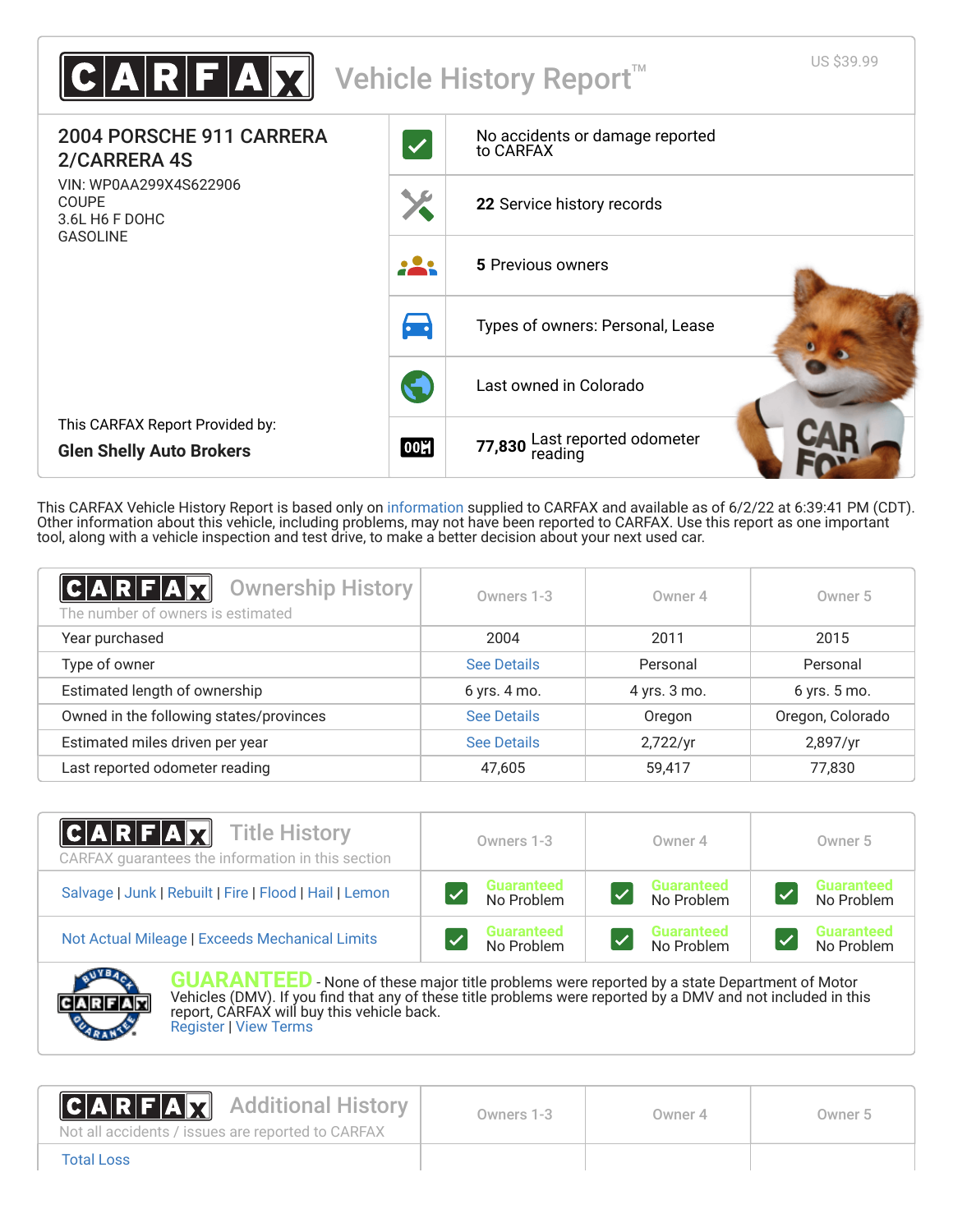| No total loss reported to CARFAX.                                                              | $\checkmark$         | No Issues<br>Reported  | $\blacktriangledown$     | No Issues<br>Reported  | $\checkmark$ | No Issues<br>Reported  |
|------------------------------------------------------------------------------------------------|----------------------|------------------------|--------------------------|------------------------|--------------|------------------------|
| <b>Structural Damage</b><br>No structural damage reported to CARFAX.                           |                      | No Issues<br>Reported  | $\sqrt{}$                | No Issues<br>Reported  | $\checkmark$ | No Issues<br>Reported  |
| <b>Airbag Deployment</b><br>No airbag deployment reported to CARFAX.                           |                      | No Issues<br>Reported  | $\overline{\mathcal{M}}$ | No Issues<br>Reported  | $\checkmark$ | No Issues<br>Reported  |
| <b>Odometer Check</b><br>No indication of an odometer rollback.                                |                      | No Issues<br>Indicated | $\bigtriangledown$       | No Issues<br>Indicated | $\sqrt{}$    | No Issues<br>Indicated |
| Accident / Damage<br>No accidents or damage reported to CARFAX.                                | $\sqrt{}$            | No Issues<br>Reported  | $\boldsymbol{z}$         | No Issues<br>Reported  | <b>V</b>     | No Issues<br>Reported  |
| <b>Manufacturer Recall</b><br>Check with an authorized Porsche dealer for any open<br>recalls. | $\blacktriangledown$ | No Recalls<br>Reported | $\boldsymbol{z}$         | No Recalls<br>Reported |              | No Recalls<br>Reported |

<span id="page-1-1"></span><span id="page-1-0"></span>

| C A R F A  |                            | <b>Detailed History</b>                                                                               |                                                                                                                            |
|------------|----------------------------|-------------------------------------------------------------------------------------------------------|----------------------------------------------------------------------------------------------------------------------------|
|            | Owner 1<br>Purchased: 2004 |                                                                                                       | <b>Personal Vehicle</b>                                                                                                    |
| Date       | <b>Mileage</b>             | Source                                                                                                | <b>Comments</b>                                                                                                            |
| 07/15/2004 |                            | Fletcher Jones Motorcars of<br>Fremont<br>Fremont, CA<br>510-623-1111<br>mboffremont.com<br>4.5 / 5.0 | <b>⊘</b> Vehicle serviced<br>- Pre-delivery inspection completed                                                           |
|            |                            | 184 Verified Reviews<br>326 Customer Favorites                                                        |                                                                                                                            |
| 12/09/2004 | 58                         | California<br>Motor Vehicle Dept.<br>Trabuco Canyon, CA                                               | Title issued or updated<br>- First owner reported<br>- Titled or registered as personal vehicle<br>- Loan or lien reported |
| 01/24/2005 | 2.049                      | <b>Caliber Motors</b><br>Anaheim, CA<br>714-777-1900<br>calibermotors.com                             | Vehicle sold                                                                                                               |
| 02/01/2005 | 2,416                      | Dealer Inventory<br>Newport Beach, CA                                                                 | Vehicle offered for sale                                                                                                   |

| Owner 2<br>Purchased:<br>2005 | CAR<br>FOX | Low mileage! This owner drove less than<br>the industry average of 15,000 miles per<br>year. |                                                                                               | Lease Vehicle<br>8,305 mi/yr |
|-------------------------------|------------|----------------------------------------------------------------------------------------------|-----------------------------------------------------------------------------------------------|------------------------------|
| Date                          | Mileage    | Source                                                                                       | <b>Comments</b>                                                                               |                              |
| 02/04/2005                    |            | California<br>Motor Vehicle Dept.<br>Trabuco Canyon, CA                                      | Title issued or updated<br>- New owner reported<br>- Loan or lien reported                    |                              |
| 02/07/2005                    | 2.446      | California<br>Motor Vehicle Dept.<br>Newport Beach, CA                                       | Title issued or updated<br>- Loan or lien reported<br>- Titled or registered as lease vehicle |                              |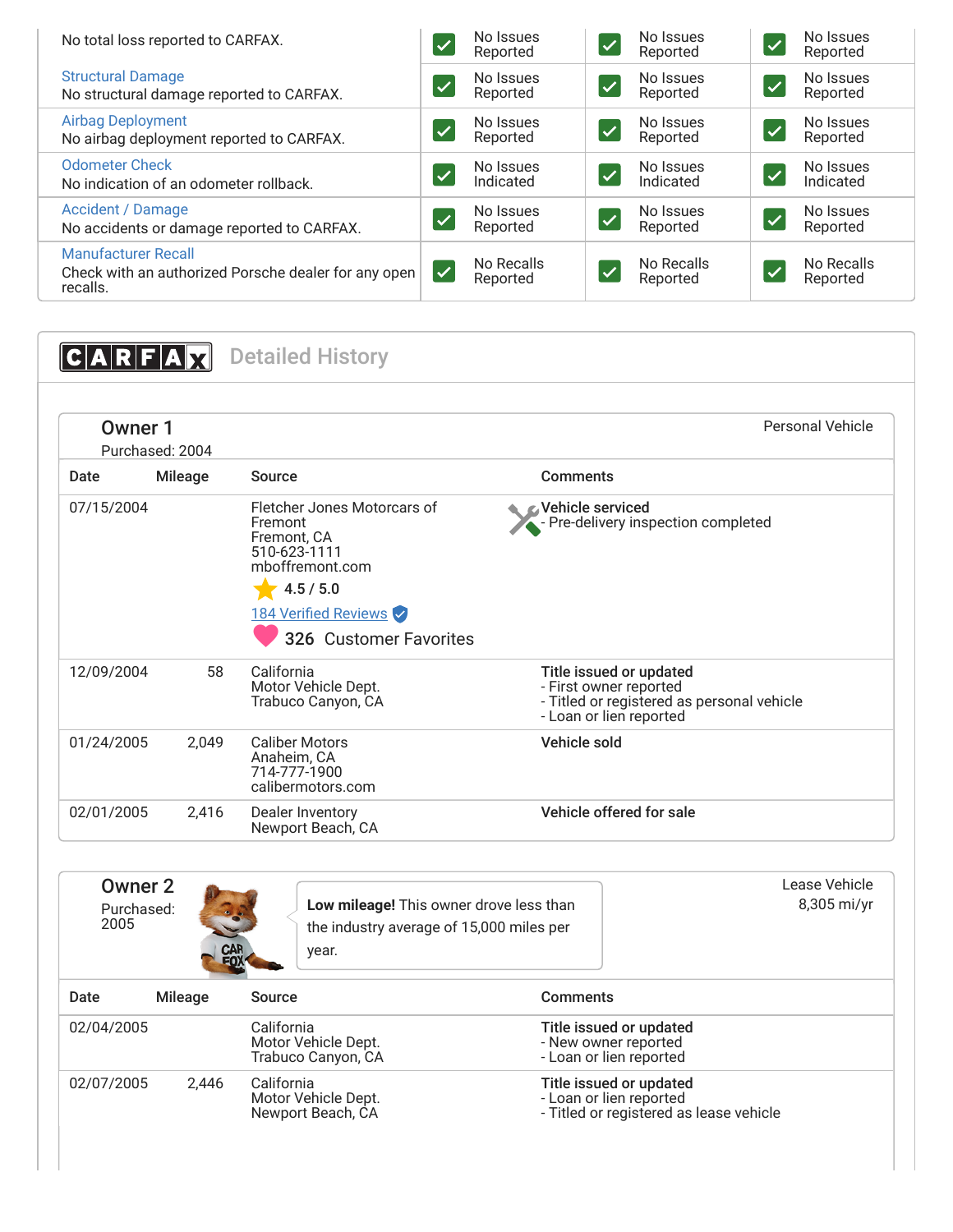| 12/19/2005 |        | Newport Auto Center Inc<br>Newport Beach, CA<br>949-478-0590<br>newportautocenter.com<br>4.7 / 5.0<br>74 Verified Reviews<br>153 Customer Favorites        | Vehicle serviced<br>- Transmission checked                                                                                                                                             |
|------------|--------|------------------------------------------------------------------------------------------------------------------------------------------------------------|----------------------------------------------------------------------------------------------------------------------------------------------------------------------------------------|
| 08/09/2006 |        | Newport Auto Center Inc<br>Newport Beach, CA<br>949-478-0590<br>newportautocenter.com<br>4.7 / 5.0<br>74 Verified Reviews<br><b>153 Customer Favorites</b> | Vehicle serviced                                                                                                                                                                       |
| 11/03/2006 |        | Newport Auto Center Inc<br>Newport Beach, CA<br>949-478-0590<br>newportautocenter.com<br>4.7 / 5.0<br>74 Verified Reviews<br>153 Customer Favorites        | Vehicle serviced                                                                                                                                                                       |
| 11/22/2006 |        | Newport Auto Center Inc<br>Newport Beach, CA<br>949-478-0590<br>newportautocenter.com<br>4.7 / 5.0<br>74 Verified Reviews<br>153 Customer Favorites        | Vehicle serviced                                                                                                                                                                       |
| 07/26/2007 | 18,575 | Newport Auto Center Inc<br>Newport Beach, CA<br>949-478-0590<br>newportautocenter.com<br>4.7 / 5.0<br>74 Verified Reviews<br>153 Customer Favorites        | <b><i><u></u></i></b> Vehicle serviced<br>- Maintenance inspection completed<br>- Anti-theft/keyless remote battery replaced<br>- Brake fluid flushed/changed<br>- Alternator replaced |
| 10/02/2007 | 20,527 | Newport Auto Center Inc<br>Newport Beach, CA<br>949-478-0590<br>newportautocenter.com<br>4.7 / 5.0<br>74 Verified Reviews<br>153 Customer Favorites        | <b>⊘Vehicle serviced</b><br>- Maintenance inspection completed<br>- 15,000 mile service performed<br>- Brakes checked                                                                  |
| 05/21/2008 | 27,142 | Newport Auto Center Inc<br>Newport Beach, CA<br>949-478-0590<br>newportautocenter.com<br>4.7 / 5.0<br>74 Verified Reviews<br>153 Customer Favorites        | <b>△ Vehicle serviced</b><br>- Maintenance inspection completed<br>- Drivability/performance checked                                                                                   |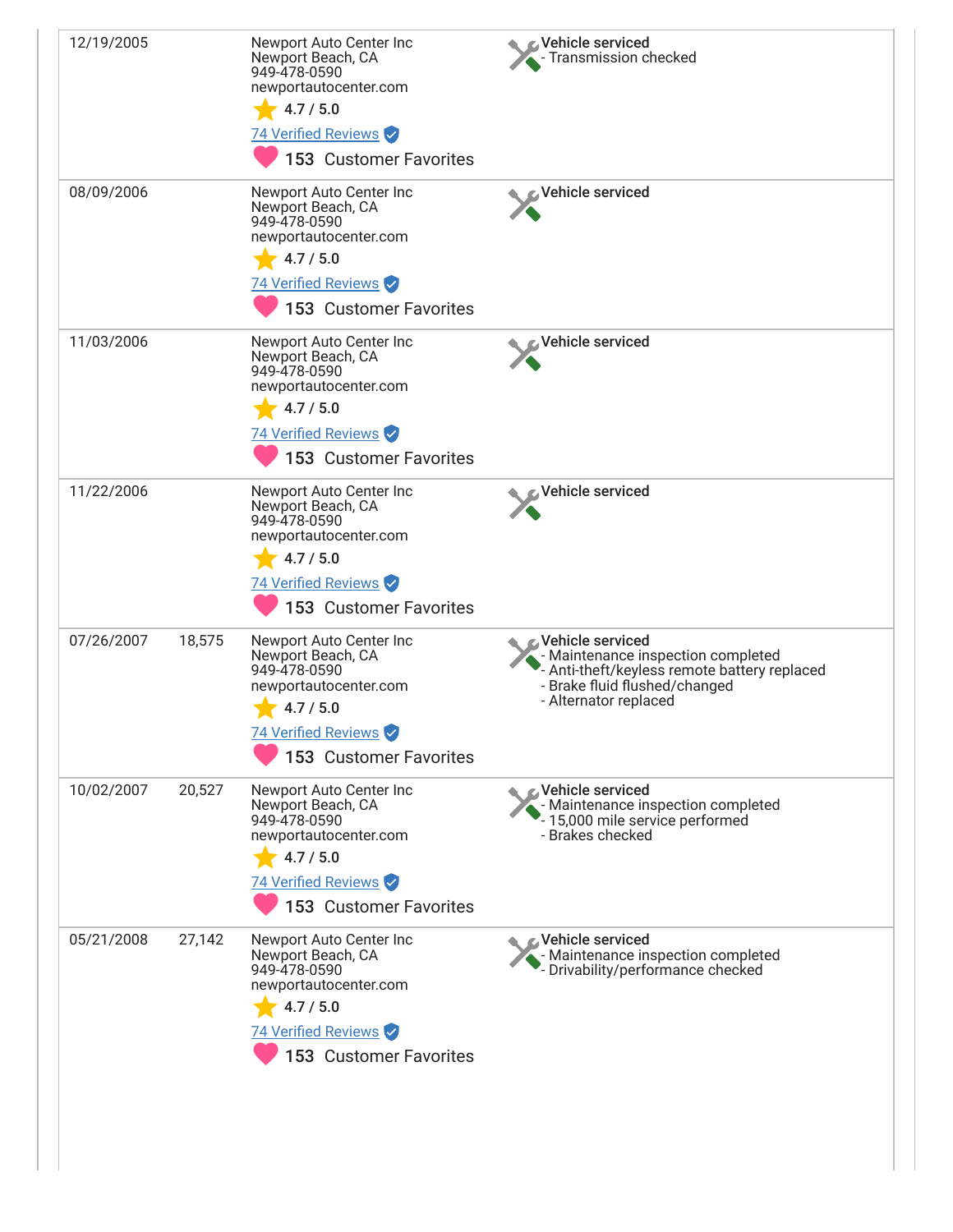| 30,215 | Newport Auto Center Inc<br>Newport Beach, CA<br>949-478-0590<br>newportautocenter.com                                                               | Vehicle serviced<br>Wheel(s) repaired                                                                          |
|--------|-----------------------------------------------------------------------------------------------------------------------------------------------------|----------------------------------------------------------------------------------------------------------------|
|        | 74 Verified Reviews<br>153 Customer Favorites                                                                                                       |                                                                                                                |
|        | California<br>Motor Vehicle Dept.<br>Newport Beach, CA                                                                                              | Registration updated when owner moved the<br>vehicle to a new location                                         |
| 35,142 | Newport Auto Center Inc<br>Newport Beach, CA<br>949-478-0590<br>newportautocenter.com<br>4.7 / 5.0<br>74 Verified Reviews                           | <b><i><u></u> ∨ehicle serviced</i></b><br>- Maintenance inspection completed<br>Drive belt(s) replaced         |
| 38,850 | Newport Auto Center Inc<br>Newport Beach, CA<br>949-478-0590<br>newportautocenter.com<br>4.7 / 5.0<br>74 Verified Reviews<br>153 Customer Favorites | <b>⊘Vehicle serviced</b><br>- Maintenance inspection completed<br>Oil and filter changed<br>- Battery replaced |
| 40,456 | Newport Auto Center Inc<br>Newport Beach, CA<br>949-478-0590<br>newportautocenter.com<br>4.7 / 5.0<br>74 Verified Reviews<br>153 Customer Favorites | Vehicle serviced<br>Maintenance inspection completed<br>Wiper(s) replaced<br>- Cooling system checked          |
| 41,281 | Newport Auto Center Inc<br>Newport Beach, CA<br>949-478-0590<br>newportautocenter.com<br>4.7 / 5.0<br>74 Verified Reviews<br>153 Customer Favorites | Vehicle serviced                                                                                               |
| 42,357 | Newport Auto Center Inc<br>Newport Beach, CA<br>949-478-0590<br>newportautocenter.com<br>4.7 / 5.0<br>74 Verified Reviews<br>153 Customer Favorites | Vehicle offered for sale                                                                                       |
| 42,359 | California<br><b>Inspection Station</b><br>Newport Beach, CA                                                                                        | Passed emissions inspection                                                                                    |
|        |                                                                                                                                                     | 4.7 / 5.0<br>153 Customer Favorites                                                                            |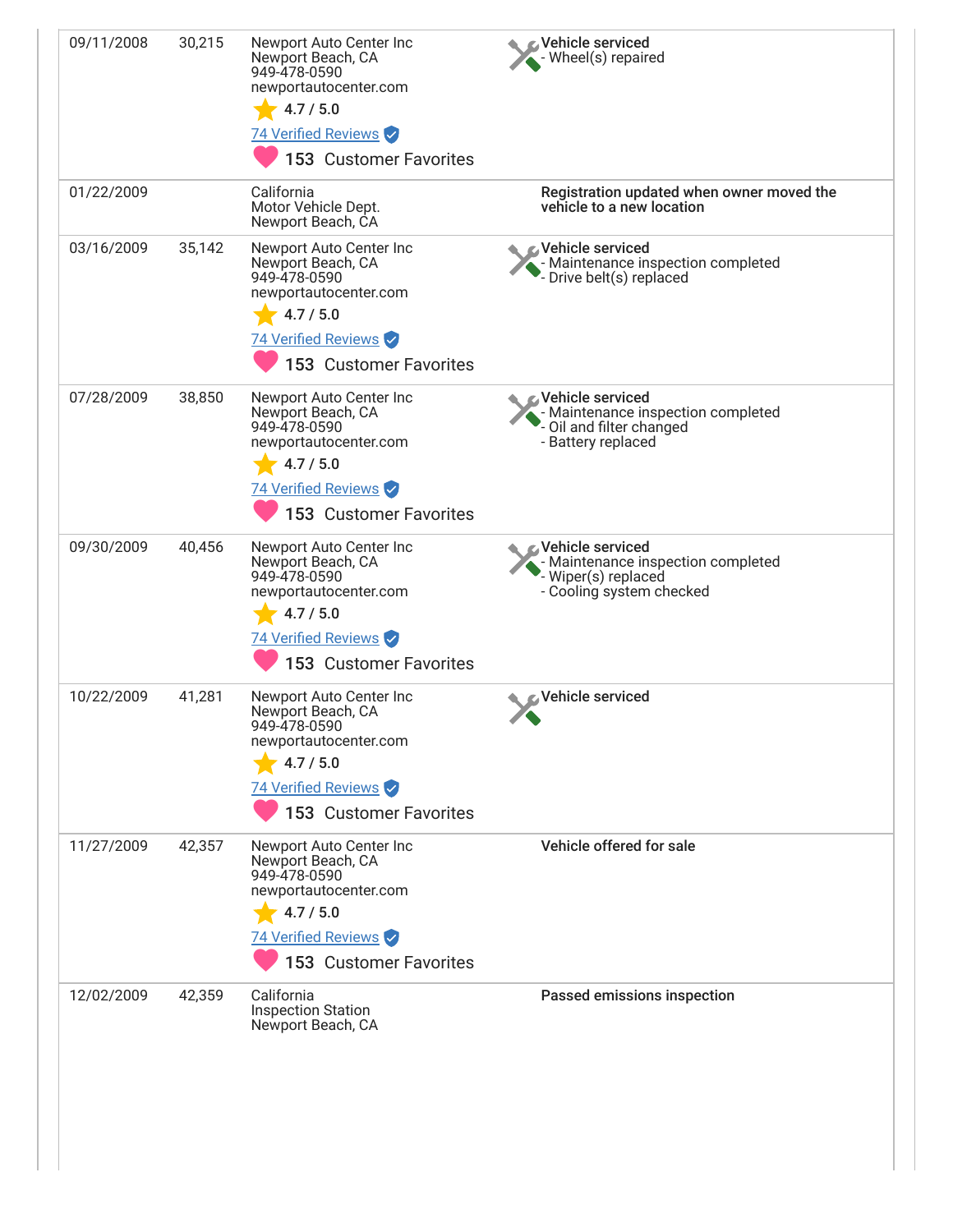| 12/03/2009                           |                | Newport Auto Center Inc<br>Newport Beach, CA<br>949-478-0590<br>newportautocenter.com<br>4.7 / 5.0<br>74 Verified Reviews<br>153 Customer Favorites | <b>«Vehicle serviced</b><br>Vehicle washed/detailed<br>Emissions inspection performed                                                                         |  |
|--------------------------------------|----------------|-----------------------------------------------------------------------------------------------------------------------------------------------------|---------------------------------------------------------------------------------------------------------------------------------------------------------------|--|
|                                      |                |                                                                                                                                                     | Looks like this dealer serviced the car<br>in order to prepare it for sale. That's a<br>good thing!                                                           |  |
| 03/25/2010                           | 42,475         | Newport Auto Center Inc<br>Newport Beach, CA<br>949-478-0590<br>newportautocenter.com<br>4.7 / 5.0<br>74 Verified Reviews<br>153 Customer Favorites | <b>E</b> Vehicle serviced<br>Maintenance inspection completed<br>Fluids checked<br>- Brakes checked<br>- Tire condition and pressure checked                  |  |
| 04/10/2010                           |                | Service Plan Co.<br>Long Beach, CA                                                                                                                  | Service contract issued                                                                                                                                       |  |
| <b>Owner 3</b><br>Purchased:<br>2010 |                | Low mileage! This owner drove less than<br>the industry average of 15,000 miles per<br>year.                                                        | <b>Personal Vehicle</b><br>4,804 mi/yr                                                                                                                        |  |
| Date                                 | <b>Mileage</b> | Source                                                                                                                                              | <b>Comments</b>                                                                                                                                               |  |
| 04/10/2010                           | 42,511         | California<br>Motor Vehicle Dept.<br>Long Beach, CA                                                                                                 | <b>Odometer reading reported</b>                                                                                                                              |  |
| 04/19/2010                           |                | California<br>Motor Vehicle Dept.<br>Long Beach, CA                                                                                                 | Title issued or updated<br>- New owner reported<br>- Loan or lien reported                                                                                    |  |
| 06/09/2010                           | 43,324         | Newport Auto Center Inc<br>Newport Beach, CA<br>949-478-0590<br>newportautocenter.com<br>4.7 / 5.0<br>74 Verified Reviews<br>153 Customer Favorites | <b>Vehicle serviced</b><br>- Maintenance inspection completed<br>Battery/charging system checked<br>- Brakes checked<br>- Tire condition and pressure checked |  |
| 04/18/2011                           |                | California<br>Motor Vehicle Dept.<br>Long Beach, CA                                                                                                 | Title issued or updated<br>- Loan or lien reported                                                                                                            |  |
| 05/02/2011                           | 47,605         | <b>Auto Auction</b>                                                                                                                                 | Listed as a dealer vehicle<br>- Vehicle sold                                                                                                                  |  |
|                                      |                |                                                                                                                                                     | Millions of used vehicles are bought<br>and sold at auction every year.                                                                                       |  |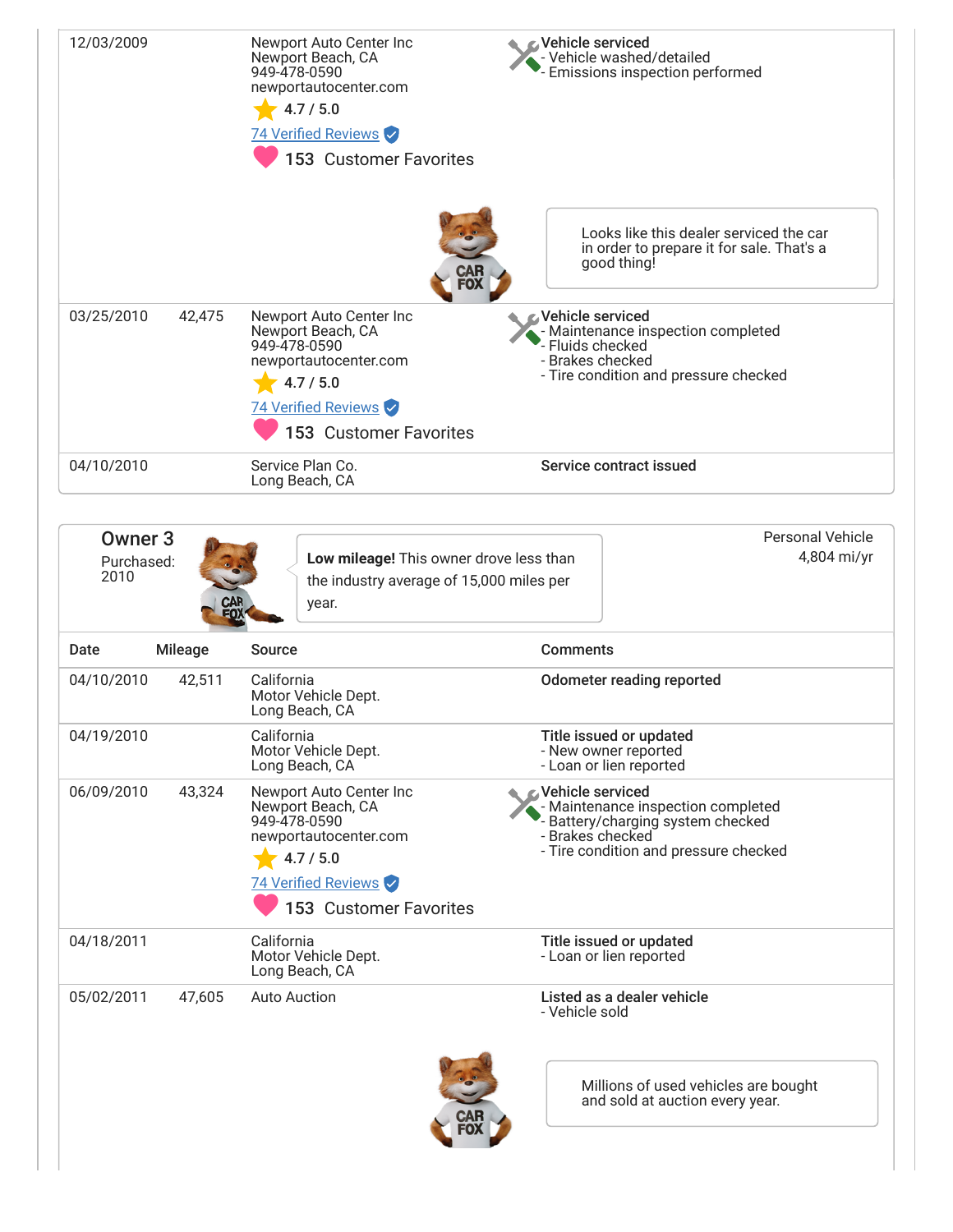| 05/25/2011 |  |
|------------|--|
|------------|--|

| Owner <sub>4</sub><br>Purchased:<br>2011<br>year. |                | Low mileage! This owner drove less than<br>the industry average of 15,000 miles per                                              |                                                                                                                                                                    | Personal Vehicle<br>2,722 mi/yr |
|---------------------------------------------------|----------------|----------------------------------------------------------------------------------------------------------------------------------|--------------------------------------------------------------------------------------------------------------------------------------------------------------------|---------------------------------|
| Date                                              | <b>Mileage</b> | Source                                                                                                                           | <b>Comments</b>                                                                                                                                                    |                                 |
| 07/07/2011                                        | 47,670         | Oregon<br>Motor Vehicle Dept.<br>Portland, OR                                                                                    | <b>Odometer reading reported</b>                                                                                                                                   |                                 |
| 07/26/2011                                        |                | Oregon<br><b>Inspection Station</b>                                                                                              | Passed emissions inspection                                                                                                                                        |                                 |
| 07/28/2011                                        |                | <b>Stuttgart Autotech</b><br>Lake Oswego, OR<br>503-635-3098<br>4.7 / 5.0<br>14 Verified Reviews<br><b>19 Customer Favorites</b> | <b>⊘Vehicle serviced</b><br>- Oil pressure sender/switch replaced                                                                                                  |                                 |
| 08/03/2011                                        |                | Oregon<br>Motor Vehicle Dept.<br>Portland, OR<br>Title #1121512008                                                               | Title issued or updated<br>- Registration issued or renewed<br>- New owner reported                                                                                |                                 |
| 01/04/2012                                        |                | <b>Stuttgart Autotech</b><br>Lake Oswego, OR<br>503-635-3098<br>4.7 / 5.0<br>14 Verified Reviews<br><b>19 Customer Favorites</b> | Vehicle serviced<br>- 5,000 mile service performed<br>- Oil and filter changed<br>- Air filter replaced<br>- Fluids checked<br>- Cabin air filter replaced/cleaned |                                 |
| 10/10/2012                                        |                | <b>Stuttgart Autotech</b><br>Lake Oswego, OR<br>503-635-3098<br>4.7 / 5.0<br>14 Verified Reviews<br>19 Customer Favorites        | <b>Vehicle serviced</b><br>- 5,000 mile service performed<br>Oil and filter changed<br>- Fluids checked<br>- Lights checked                                        |                                 |
| 07/25/2013                                        |                | Oregon<br>Inspection Station                                                                                                     | Passed emissions inspection                                                                                                                                        |                                 |
| 07/30/2013                                        |                | Oregon<br>Motor Vehicle Dept.<br>Portland, OR<br>Title #1121512008                                                               | Registration issued or renewed                                                                                                                                     |                                 |
| 09/05/2014                                        | 56,836         | Oregon<br>Motor Vehicle Dept.<br>Portland, OR                                                                                    | <b>Odometer reading reported</b>                                                                                                                                   |                                 |
| 09/18/2014                                        |                | Oregon<br>Motor Vehicle Dept.<br>Portland, OR<br>Title #1426123103                                                               | Title issued or updated<br>- Registration issued or renewed                                                                                                        |                                 |
| 05/27/2015                                        |                | Oregon<br>Inspection Station                                                                                                     | Passed emissions inspection                                                                                                                                        |                                 |
| 06/08/2015                                        |                | Oregon<br>Motor Vehicle Dept.<br>Portland, OR<br>Title #1426123103                                                               | Registration issued or renewed                                                                                                                                     |                                 |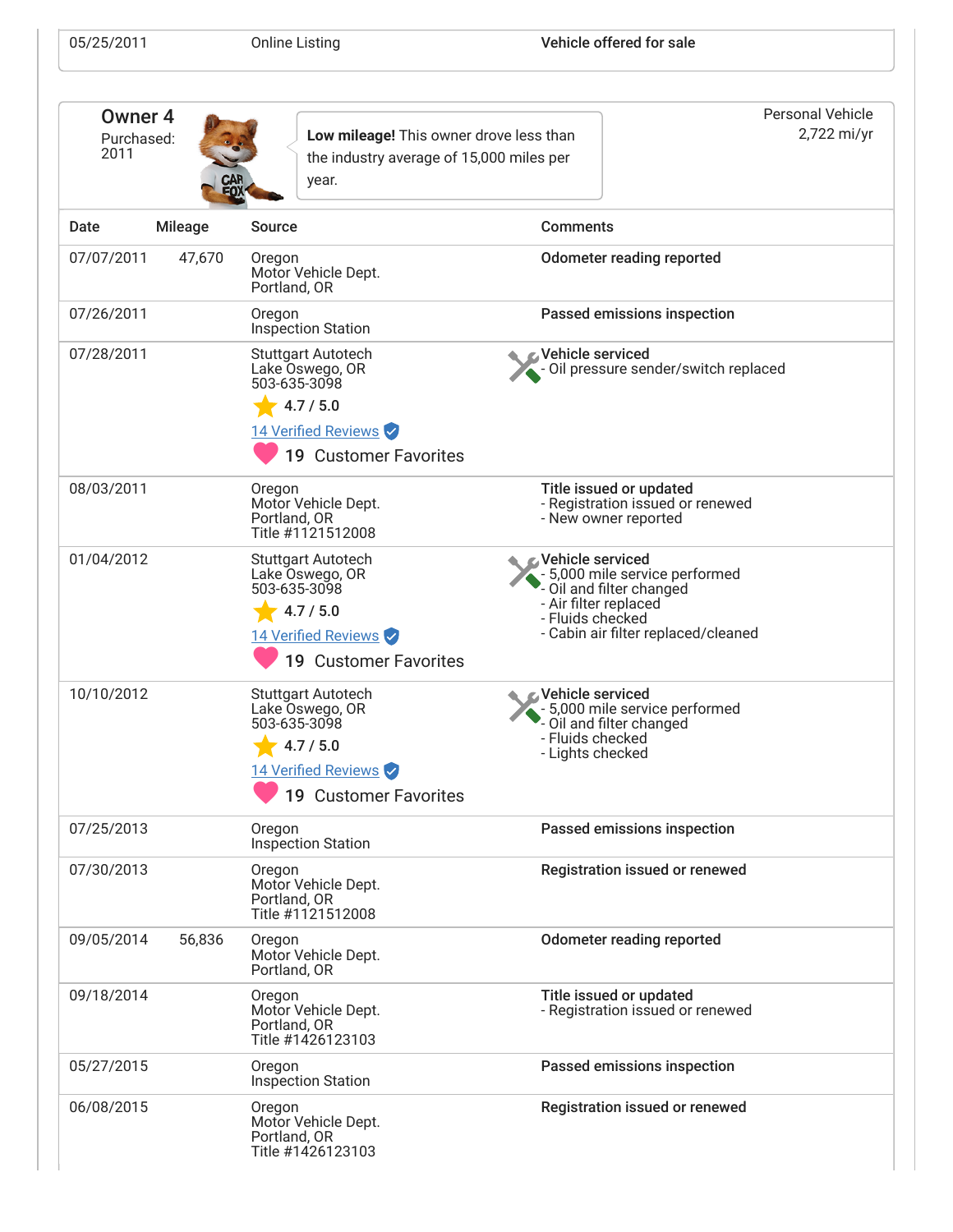| 10/29/2015 |        | Colorado<br>Motor Vehicle Dept.                                    | Vehicle purchase reported      |
|------------|--------|--------------------------------------------------------------------|--------------------------------|
| 10/29/2015 | 59,417 | Oregon<br>Motor Vehicle Dept.<br>Warren, OR                        | Odometer reading reported      |
| 11/04/2015 |        | Oregon<br>Motor Vehicle Dept.<br>Portland, OR<br>Title #1426123103 | Registration issued or renewed |

| Owner 5    |     |                                          | Personal Vehicle |
|------------|-----|------------------------------------------|------------------|
| Purchased: |     | Low mileage! This owner drove less than  | 2,897 mi/yr      |
| 2015       |     | the industry average of 15,000 miles per |                  |
|            | CAR | vear.                                    |                  |

| Date       | <b>Mileage</b> | <b>Source</b>                                                                                                           | <b>Comments</b>                                                                                                                              |
|------------|----------------|-------------------------------------------------------------------------------------------------------------------------|----------------------------------------------------------------------------------------------------------------------------------------------|
| 12/17/2015 |                | Oregon<br>Motor Vehicle Dept.<br>Warren, OR<br>Title #1535143517                                                        | Title issued or updated<br>- Registration issued or renewed<br>- New owner reported                                                          |
| 02/12/2016 | 60,065         | Colorado<br><b>Inspection Station</b>                                                                                   | Passed emissions inspection                                                                                                                  |
| 02/23/2016 |                | Colorado<br>Motor Vehicle Dept.<br>Boulder. CO<br>Title #07T251857                                                      | Title or registration issued                                                                                                                 |
| 02/07/2017 |                | Colorado<br>Motor Vehicle Dept.<br>Boulder, CO<br>Title #07T251857                                                      | Registration issued or renewed                                                                                                               |
| 02/15/2018 | 65,034         | Colorado<br><b>Inspection Station</b>                                                                                   | Passed emissions inspection                                                                                                                  |
| 02/16/2018 |                | Colorado<br>Motor Vehicle Dept.<br>Boulder, CO<br>Title #07T251857                                                      | Registration issued or renewed<br>- Title or registration issued                                                                             |
| 04/01/2019 |                | Colorado<br>Motor Vehicle Dept.<br>Boulder, CO<br>Title #07T251857                                                      | Registration issued or renewed<br>- Title or registration issued<br>- Registration updated when owner moved the<br>vehicle to a new location |
| 10/20/2019 | 71,305         | <b>Walmart Auto Care Center</b><br>Grand Junction, CO<br>970-248-0916<br>walmart.com<br>4.8 / 5.0<br>5 Verified Reviews | Vehicle serviced<br>- Tires rotated                                                                                                          |
| 06/15/2020 | 72,324         | Colorado<br><b>Inspection Station</b>                                                                                   | Passed emissions inspection                                                                                                                  |
| 06/15/2020 |                | Colorado<br>Motor Vehicle Dept.<br>Boulder, CO<br>Title #07T251857                                                      | Registration issued or renewed                                                                                                               |
| 02/04/2021 |                | Colorado<br>Motor Vehicle Dept.<br>Boulder, CO<br>Title #07T251857                                                      | Registration issued or renewed                                                                                                               |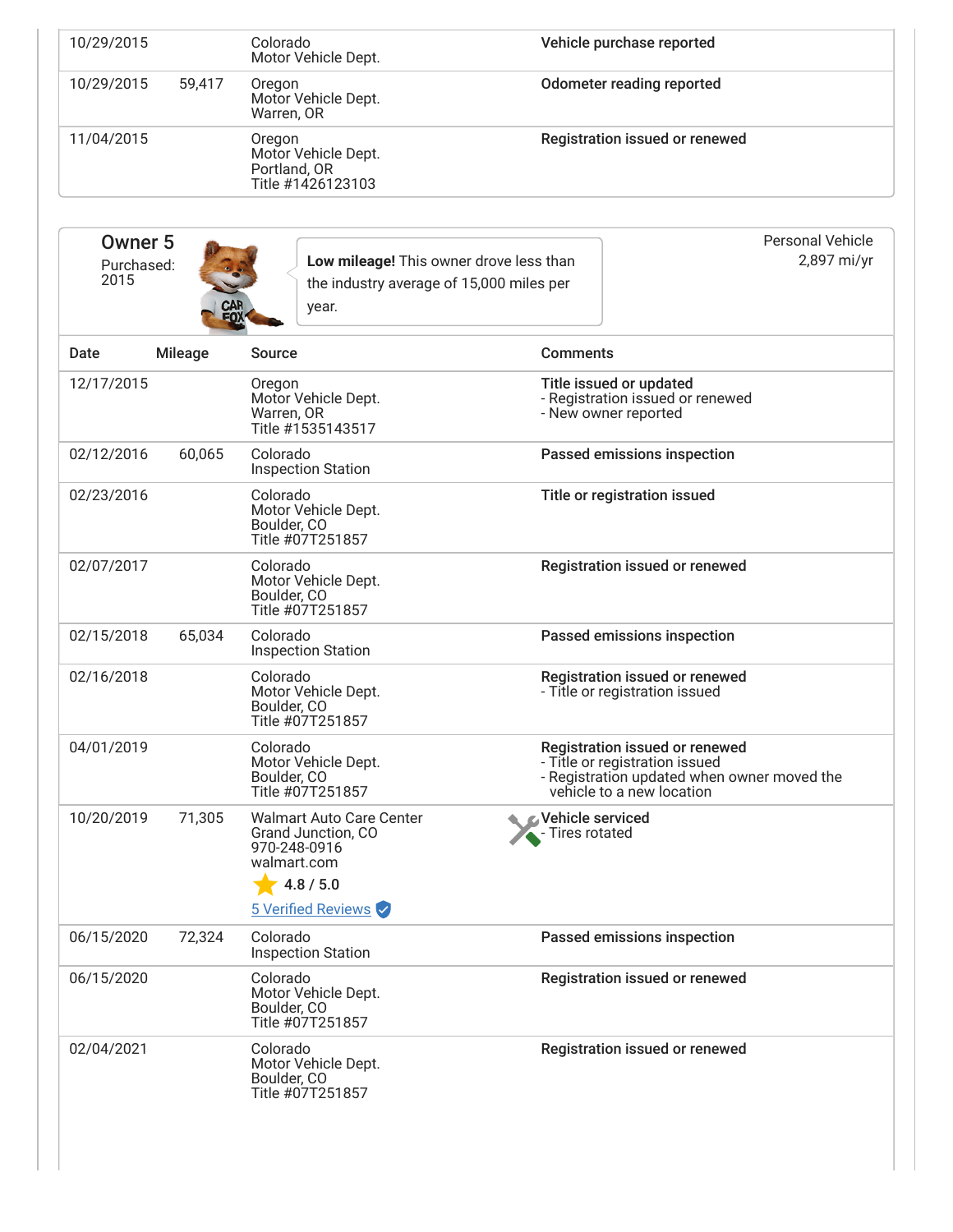| 04/20/2021 | 76,698 | AutoHaus Boulder<br>Boulder, CO<br>303-468-1166<br>autohausboulder.com<br>4.9 / 5.0<br>46 Verified Reviews<br><b>48 Customer Favorites</b> | Vehicle serviced<br>Noise checked                                                                                                                                                                    |  |
|------------|--------|--------------------------------------------------------------------------------------------------------------------------------------------|------------------------------------------------------------------------------------------------------------------------------------------------------------------------------------------------------|--|
| 02/28/2022 |        | Colorado<br>Motor Vehicle Dept.<br>Boulder, CO<br>Title #07T251857                                                                         | Registration issued or renewed                                                                                                                                                                       |  |
| 03/30/2022 | 77,830 | AutoHaus Boulder<br>Boulder, CO<br>303-468-1166<br>autohausboulder.com<br>4.9 / 5.0<br>46 Verified Reviews<br><b>48 Customer Favorites</b> | Vehicle serviced<br>- Brake pad sensor(s) replaced<br>Tire(s) replaced<br>- Tire(s) mounted<br>- Rear brakes serviced/adjusted<br>- Brakes serviced<br>- Four tires balanced<br>- Four tires mounted |  |

Have Questions? Consumers, please visit our Help Center at [www.carfax.com](http://www.carfax.com/help). Dealers or Subscribers, please visit our Help Center at [www.carfaxonline.com.](http://www.carfaxonline.com/)



# First Owner

When the first owner(s) obtains a title from a Department of Motor Vehicles as proof of ownership.

### Lease

When someone leases a car from a dealer, the dealer actually sells the vehicle to a leasing company. The leasing company then collects payments for the vehicle from the new owner for 24, 36, 48 or more months. A leasing company can be an independent car dealer or a car manufacturer.

# New Owner Reported

When a vehicle is sold to a new owner, the Title must be transferred to the new owner(s) at a Department of Motor Vehicles.

#### Ownership History

CARFAX defines an owner as an individual or business that possesses and uses a vehicle. Not all title transactions represent changes in ownership. To provide estimated number of owners, CARFAX proprietary technology analyzes all the events in a vehicle history. Estimated ownership is available for vehicles manufactured after 1991 and titled solely in the US including Puerto Rico. Dealers sometimes opt to take ownership of a vehicle and are required to in the following states: Maine, Massachusetts, New Jersey, Ohio, Oklahoma, Pennsylvania and South Dakota. Please consider this as you review a vehicle's estimated ownership history.

#### Title Issued

A state issues a title to provide a vehicle owner with proof of ownership. Each title has a unique number. Each title or registration record on a CARFAX report does not necessarily indicate a change in ownership. In Canada, a registration and bill of sale are used as proof of ownership.



**Follow Us: f** [facebook.com/CARFAX](https://www.facebook.com/CARFAXinc) **by** [@CARFAXinc](https://twitter.com/CARFAXinc) **R** [About CARFAX](http://www.carfax.com/company/about)





CARFAX DEPENDS ON ITS SOURCES FOR THE ACCURACY AND RELIABILITY OF ITS INFORMATION. THEREFORE, NO RESPONSIBILITY IS ASSUMED BY CARFAX OR ITS AGENTS FOR ERRORS OR OMISSIONS IN THIS REPORT. CARFAX FURTHER EXPRESSLY DISCLAIMS ALL WARRANTIES, EXPRESS OR IMPLIED, INCLUDING ANY IMPLIED WARRANTIES OF MERCHANTABILITY OR FITNESS FOR A PARTICULAR PURPOSE.

© 2022 CARFAX, Inc., part of S&P Global. All rights reserved. 6/2/22 6:39:41 PM (CDT)